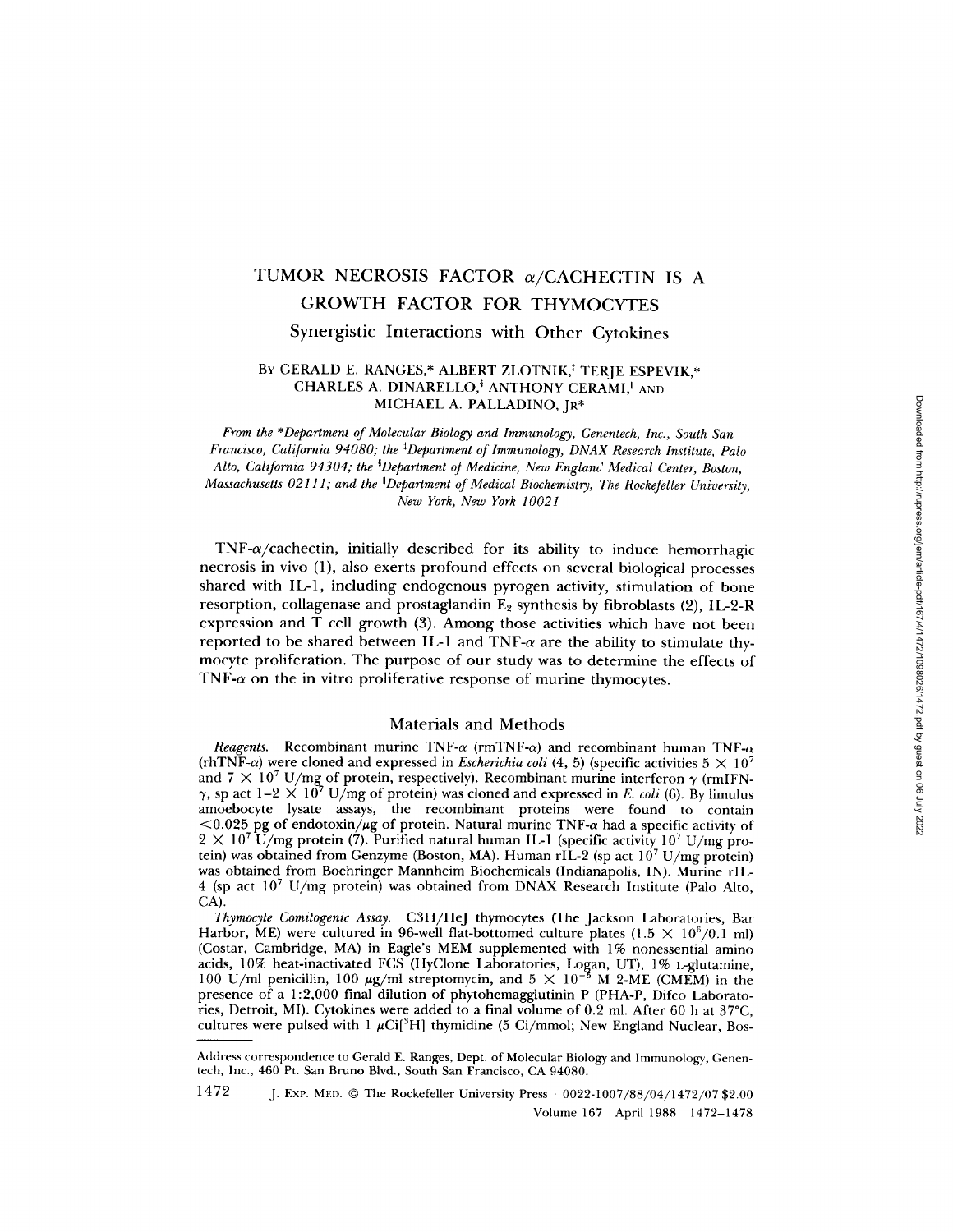#### RANGES ET AL

ton, MA) for 12 h, harvested onto glass fiber filters (PhD, Cambridge Technology, Inc., Watertown, MA), and mean  $[{}^{3}H]$  thymidine incorporation (cpm) of triplicate cultures was determined .

TNF- $\alpha$  Bioassay. TNF- $\alpha$  activity was assayed on WEHI-164 clone 13 cells (8). This assay is sensitive to 10 fg/ml of mTNF- $\alpha$ . Rabbit anti-rmTNF- $\alpha$ , developed by methods similar to those described for rabbit antibodies to rhTNF- $\alpha$ , has a neutralization titer of  $10^6$  U/ml (9).

#### Results and Discussion

As shown in Fig. 1 A, rmTNF- $\alpha$  but not rhTNF- $\alpha$  (even at doses as high as 10 <sup>5</sup> U/ml) stimulates thymocyte proliferation in the presence of PHA-P, albeit (on a unit per unit basis) to a significantly lesser degree than IL-1. At the doses tested, natural mTNF- $\alpha$ /cachectin shows similar stimulatory effects compared with rmTNF- $\alpha$  on thymocytes (Fig. 1 B) (7). Previous studies using mTNF- $\alpha$ / cachectin were performed at concentrations below those required to stimulate thymocyte proliferation, which may explain the failure of earlier studies to detect proliferative activity by thymocytes (10) . While species preferences for TNF- $\alpha$  activities have been observed (5, 11), the species specificity displayed on thymocytes was unexpected and explains the failure by previous studies (12) to detect thymocyte activation by this cytokine. mTNF- $\beta$  was not available for testing, but rhTNF- $\beta$  (lymphotoxin), like rhTNF- $\alpha$ , was not active in this assay (data not shown) .

Previous studies have indicated that human TNF- $\alpha$  competes with mTNF- $\alpha$  for receptor binding on murine cells (11) . As it was of interest to determine whether the failure of rhTNF- $\alpha$  to induce murine thymocyte proliferation was due to the inability to specifically bind to thymocytes, competition assays were performed to determine whether rhTNF-a could inhibit the modulation of thymocyte proliferation by rmTNF- $\alpha$ . The results demonstrated that rmTNF- $\alpha$ -induced thymocyte proliferation was inhibited, in a dose-dependent manner, by rhTNF- $\alpha$ (Fig. 2). The amounts of rhTNF- $\alpha$  required to achieve this suppression were 5– 10-fold higher than the amount of  $rmTNF-\alpha$  signaling proliferation, suggesting that rhTNF- $\alpha$  may bind to the TNF receptor with less affinity than rmTNF- $\alpha$ (11) .

Several recent studies indicate that TNF- $\alpha$  can synergize with one or more lymphokines during the induction of certain biological activities (3, 13) . The following studies were designed to determine whether  $rMuTNF-\alpha$  could synergize



FIGURE 1.  $(A)$  rmTNF- $\alpha$  but not rhTNF- $\alpha$  enhances murine thymo-<br>cyte proliferation. rmTNF- $\alpha$  ( $\square$ ), rhTNF- $\alpha$  ( $\Delta$ ), or hIL-1 (O) were added at the indicated concentrations. mAbs to rmTNF- $\alpha$  abolished the proliferative effects of rmTNF- $\alpha$ on murine thymocytes (data not shown) . (B) Both natural and rmTNF-a enhance PHA-P-induced murine thymocyte proliferation .  $\frac{1}{50.625.0313.0156.078}$  cyte cultures at indicated<br>IL-1 (u/ml) concentrations. concentrations.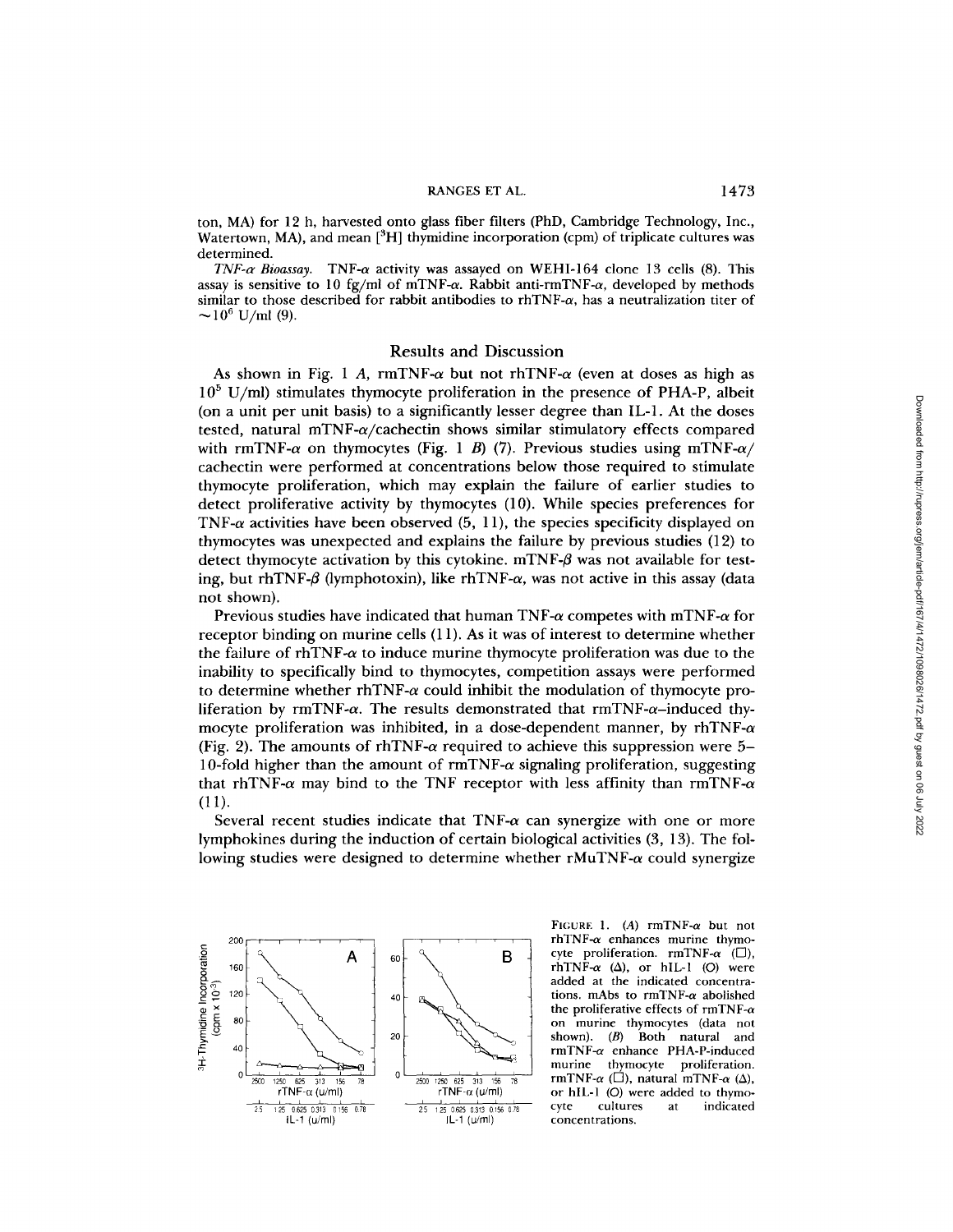

FIGURE 2. Competitive inhibition of  $rmTNF-\alpha$ induced thymocyte proliferation by rhTNF-a. rmTNF-a: (O), 2,500 U/ml; ( $\bullet$ ) 1,250 U/ml; ( $\square$ ) 625 U/ml; ( $\square$ ) 313 U/ml were assayed in the presence of PHA-P and in the absence or presence of rhTNF- $\alpha$  concentrations ranging from  $1.3 \times 10^3 - 5.0 \times 10^5$  U/ml.

with several lymphokines known to have immunologic activity in the thymocyte comitogenic assay (Fig. 3). Both hIL-I and rhIL-2 induced thymocytes to proliferate in the absence or presence of PHA-P although rhIL-2 was far more potent under either condition.  $rmIFN- $\gamma$  was ineffective at inducing activity$ whether or not PHA-P was present. When  $rmTNF-\alpha$  was added to cultures containing either hIL-I or rhIL-2, the response was enhanced substantially beyond additive responses of the two lymphokines alone, both in the absence and presence of PHA-P.

As rmIL-4 is also comitogenic for murine thymocytes (14), we examined the relationships of  $rmTNF-\alpha$  and  $rmL-4$  in augmenting thymocyte proliferation (Fig. 4). The data indicate that rmIL-4 is mitogenic for marine thymocytes, albeit to a much greater degree in the presence of PHA-P. In contrast to the results obtained with hIL-1 or rhIL-2, the addition of rmTNF-a did not enhance the mitogenic signal of rMuIL-4 alone, and only marginally increased the proliferative response of thymocytes to rmIL-4 in the presence of PHA-P beyond the additive response of the two lymphokines alone.

Among the lymphokines that are comitogenic for thymocytes in the presence of PHA-P are IL-1, IL-2, and IL-4 (14, 15). To test whether  $rmTNF-\alpha$  was either directly comitogenic or indirectly by stimulating the synthesis of one or more of these lymphokines which in turn acted directly on the thymocytes, supernatants were assayed from  $\text{rmTNF-}\alpha/\text{PHA-P}-$ activated thymocyte cultures for the presence of these factors . The IL-1 assay, performed with subclone D10.5 of the murine helper T cell line, D10.G4.1, is sensitive to  $1-10$  fg/ml of IL- $1\alpha$  or IL- $1\beta$  (16). The IL-2 and IL-4 assays, performed on HT-2 cells, are sensitive to 0.15 U rhIL-2/ml and <sup>I</sup> U rIL-4/ml (17). The levels of IL-1, IL-2, and IL-4 in supernatants from  $rmTNF-\alpha/PHA-P-activated$  thymocyte cultures were below the detection limit for these assays . Because the levels of lymphokines detectable by these assays fall below those levels that synergize with  $\text{rmTNF-}\alpha$ , our results suggest that the proliferative response by thymocytes to  $TNF-\alpha$  does not require the intermediate production of any of these lymphokines.

Having established that  $\text{rmTNF-}\alpha$  provides a comitogenic signal for thymocyte proliferation, we examined whether  $\text{rmTNF}-\alpha$  was produced by thymocytes stim-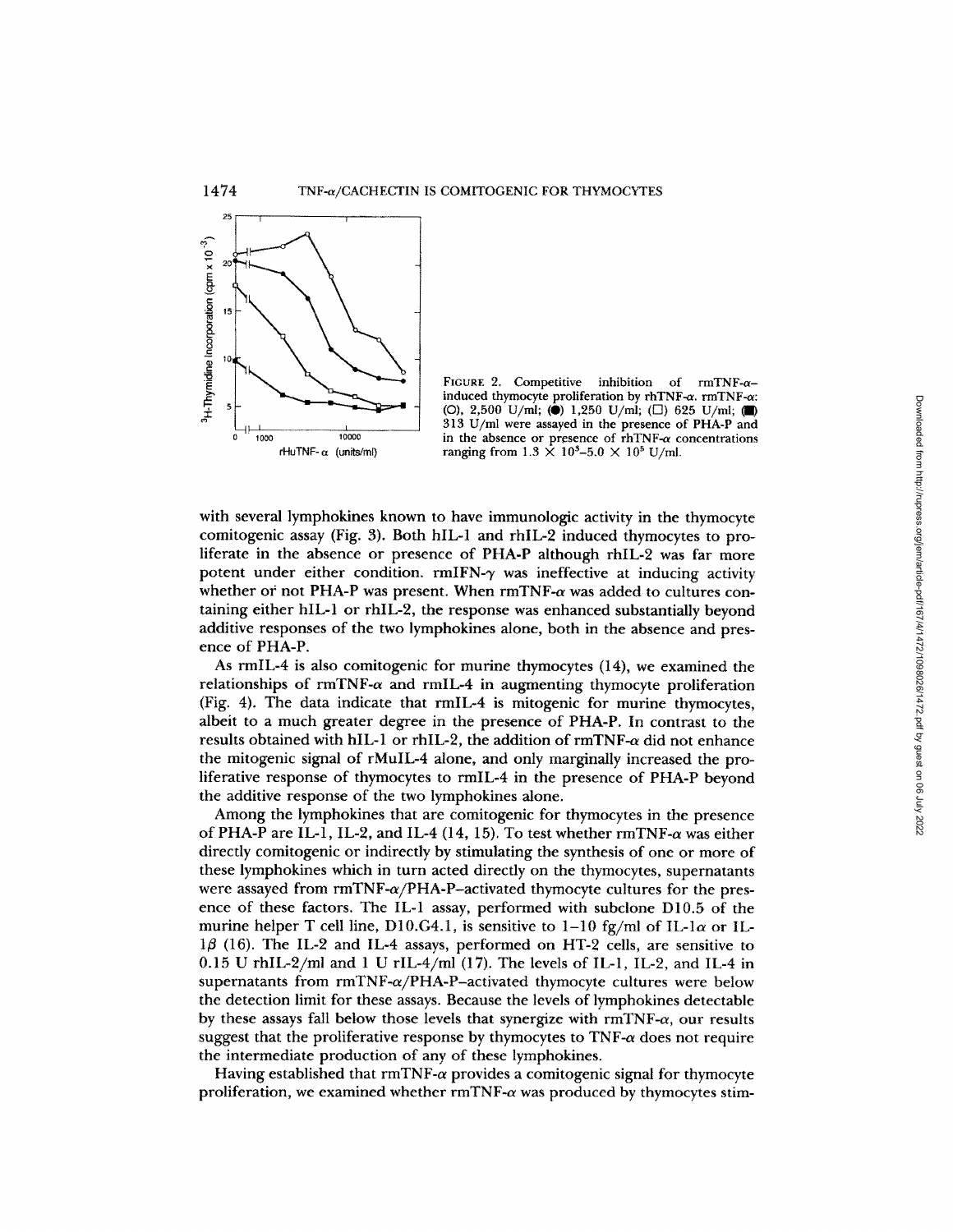1475



FIGURE 3. Interactions between hIL-1, rhIL-2, or rmIFN- $\gamma$  with rmTNF- $\alpha$ . hIL-1, rhIL-2 and rmIFN- $\gamma$  were used at the indicated doses in the absence ( $\Box$ ) or presence ( $\Box$ ) of 1,000 U/ml of  $r m TNF-\alpha$  and in the absence or presence of a 1:2,000 final dilution of PHA-P.  $[^{3}H]$ thymidine incorporation of thymocytes stimulated with 1,000 U/ml of rmTNF- $\alpha$  alone (O) or with rmTNF- $\alpha$  in the presence ( $\bullet$ ) of a 1:2,000 final dilution of PHA-P was 874 and 22,008 cpm, respectively.

ulated with either PHA-P alone or in conjunction with hIL-1, rhIL-2, or rmIL-4. Previous reports have indicated the T cells from human peripheral blood can be induced to produce TNF- $\alpha$  (18). The results indicate that rmTNF- $\alpha$  was produced by PHA-P stimulation alone and that the addition of hIL-1, rhIL-2, or rmIL-4 at concentrations that induce significant thymocyte proliferation resulted in an augmentation of mTNF- $\alpha$  production (Table I).

The data presented here suggest that TNF- $\alpha$ , as well as other lymphokines, may play an important role in thymocyte proliferation and differentiation (17, 18). Our observations indicate that mTNF- $\alpha$  is not directly mitogenic for thymocytes but acts as a comitogen with PHA-P. The mechanism of activation of thymocytes by  $mTNF-\alpha$  is not yet clear, but the failure to detect significant stimulatory levels of mIL-1, mIL-2, or mIL-4 in thymocyte cultures stimulated with  $rmTNF-\alpha$  and PHA-P suggests that the production of these lymphokines is not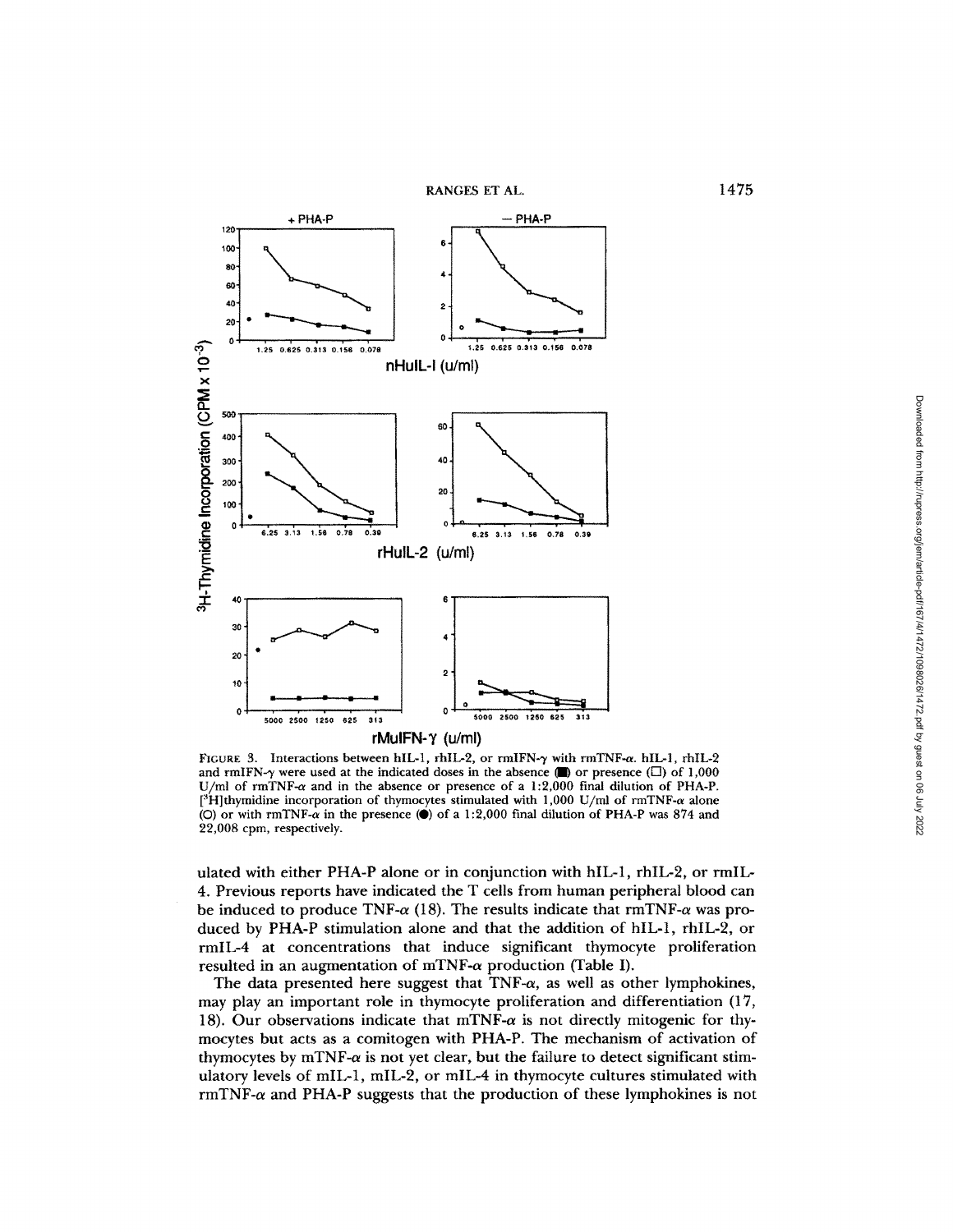

FIGURE 4. Interactions between hIL-1 or rmIL-4 with rmTNF- $\alpha$ . hIL-1 and rmIL-4 were used at the indicated doses in the absence  $(\Box)$  or presence  $(\Box)$  of 1,000 U/ml of rmTNF- $\alpha$ and in the absence or presence of a 1:2,000 final dilution of PHA-P. [<sup>3</sup>H]thymidine incorporation of thymocytes stimulated with  $1,000$  U/ml rmTNF- $\alpha$  alone (O) or rmTNF- $\alpha$  in the presence  $(\bullet)$  of a 1:2,000 final dilution of PHA-P was 1,940 and 57,590 cpm, respectively.

intermediate to this process. Alternatively, stimulation of thymocytes by these lymphokines in the presence of PHA-P is accompanied by the production of significant amounts of mTNF- $\alpha$ , possibly implicating mTNF- $\alpha$  as a common intermediate in thymocyte activation initiated by these materials.

| Thymocyte treatment*      | mTNF- $\alpha$ (U $\times$ 10 <sup>-3</sup> /ml) $\pm$ SD |                        |
|---------------------------|-----------------------------------------------------------|------------------------|
|                           | Alone                                                     | Anti-rmTNF- $\alpha^2$ |
| None                      | $0.27 \pm 0.04$                                           | $1.0 \pm 0.01$         |
| PHA-P                     | 4.2 $\pm$ 0.4                                             | $0.67 \pm 0.01$        |
| $PHA-P + 5 U/ml hIL-I$    | $9.3 \pm 1.0$                                             | $0.92 \pm 0.08$        |
| PHA-P + 5 U/ml rhIL-2     | $24.6 + 1.2$                                              | $1.07 \pm 0.42$        |
| PHA-P + $250$ U/ml rmIL-4 | $11.0 + 1.5$                                              | $0.83 \pm 0.01$        |

TABLF <sup>I</sup> Cytokine-induced TNF-a Production by Murine Thymocytes

\* C3H/HeJ thymocytes  $(1.5 \times 10^7/\text{ml})$  were stimulated with PHA-P  $(1:2,000$ final dilution) alone or with the indicated concentrations of cytokines. After 48 h of culture at 37°C, supernatants were assayed for mTNF- $\alpha$  activity on WEHI-164 clone 13 cells (11) .

 $\frac{1}{2}$  Rabbit anti-rmTNF- $\alpha$  serum (at a 1:30 dilution) was added to the supernatants 30 min before assay. Normal rabbit serum at <sup>1</sup> :30 dilution showed no anti-TNF- $\alpha$  activity or interference in this assay.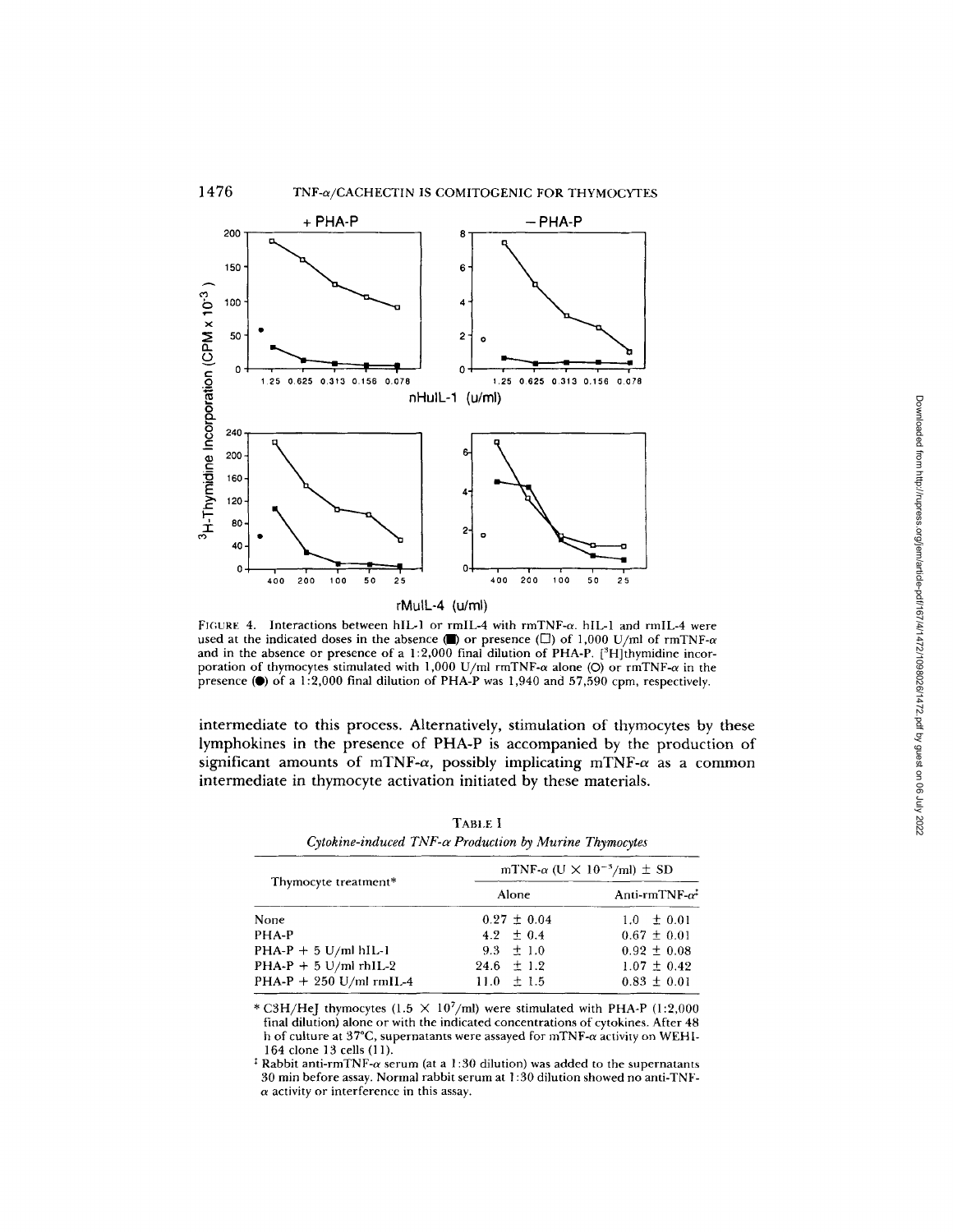#### RANGES ET AL.

We have recently observed that  $rmTNF-\alpha$  will induce production of substantial amounts of IL-6 by murine thymocytes and that IL-6 can act as a comitogen for thymocyte proliferation in the presence of PHA-P (unpublished observations). Investigations are in progress to determine the role of these factors in thymocyte proliferation and development.

#### Summary

Recombinant murine (rm) TNF- $\alpha$  but not recombinant human (rh) TNF- $\alpha$ induces the proliferation of murine thymocytes in the presence of a comitogenic stimulus . This effect does not appear to be due to the production of significant levels of IL-1, IL-2, or IL-4. Although not directly mitogenic (i.e., in the absence of PHA-P) for thymocytes, rmTNF-a amplifies the direct mitogenic signals from hIL-1 and rhIL-2 but not rmIL-4. In the presence of PHA-P, thymocytes stim-<br>ulated with hIL-1, rhIL-2, and rmIL-4 produced significant amounts of TNF- $\alpha$ . Although rhTNF- $\alpha$  does not induce a proliferative response, it will competitively inhibit the proliferative response of thymocytes to rmTNF-a. These data suggest a critical role for TNF- $\alpha$  in the intrathymic proliferation of developing T cells.

Received for publication 7 December 1987 and in revised form 27 January 1988.

#### References

- 1. Carswell, E. A., L. J. Old, R. L. Kassel, S. Green, D. Fiore, and B. Williamson. 1975. An endotoxin-induced serum factor that causes necrosis of tumors. Proc. Natl. Acad. Sci. USA. 72:3666.
- 2. Beutler, B., and A. Cerami. 1987. Cachectin: more than a tumor necrosis factor. New Engl. J. Med. 316:379.
- <sup>3</sup> . Zucali, J. R., G. J. Elfenheim, K. C. Barth, and C. A. Dinarello . 1987. Effect <sup>s</sup> of human interleukin-1 and human tumor necrosis factor on human T lymphocyte colony formation. *J. Clin. Invest.* 80:772.
- 4. Pennica, D., G. E. Nedwin, J. S. Hayflick, P. H. Seeburg, R. Derynck, M. A. Palladino, W. J. Kohr, B. B. Aggarwal, and D. V. Goeddel. 1984. Human tumor necrosis factor: precursor structure, cDNA cloning, expression, and homology to lymphotoxin. Nature (Lond.). 312:724.
- <sup>5</sup> . Pennica, D., J. S. Hayflick, T. Bringman, M. A. Palladino, and D . V. Goeddel. 1985. Clonin g and expression in E. coli of the cDNA for murine tumor necrosis factor. 1985. Proc. Natl. Acad. Sci. USA. 82:6060.
- <sup>6</sup> . Gray, P. W., and D. V. Goeddel. 1983. Clonin g and expression of murine immune interferon cDNA. Proc. Natl. Acad. Sci. USA. 80:5842.
- <sup>7</sup> . Beutler, B., D. Greenwald, J. D. Hulmes, M. Chang, Y.-C .E Pan, J . Mathison, R. Ulevitch, and A. Cerami. 1985. Identity of tumour necrosis factor and the macrophage-secreted factor cachectin. Nature (Lond.). 316:552.
- <sup>8</sup> . Espevik, T., and J. Nissen-Meyer. 1986. A highly sensitive cell line, WEHI-164 clone 13, for measuring cytotoxic factor/tumor necrosis factor from human monocytes. J. Immunol. Methods. 95:99 .
- <sup>9</sup> . Peters, P. M., J. R. Ortaldo, M . R. Shalaby, L. P. Svedersky, G. E. Nedwin, T. S. Bringman, P. E. Hass, B. B. Aggarwal, R. B. Herberman, D. V. Goeddel, and M. A. Palladino. 1986. Natural killer sensitive targets stimulate production of TNF- $\alpha$  but not  $TNF-\beta$  (lymphotoxin) by highly purified human peripheral blood large granular lymphocytes. *J. Immunol.* 137:2592.